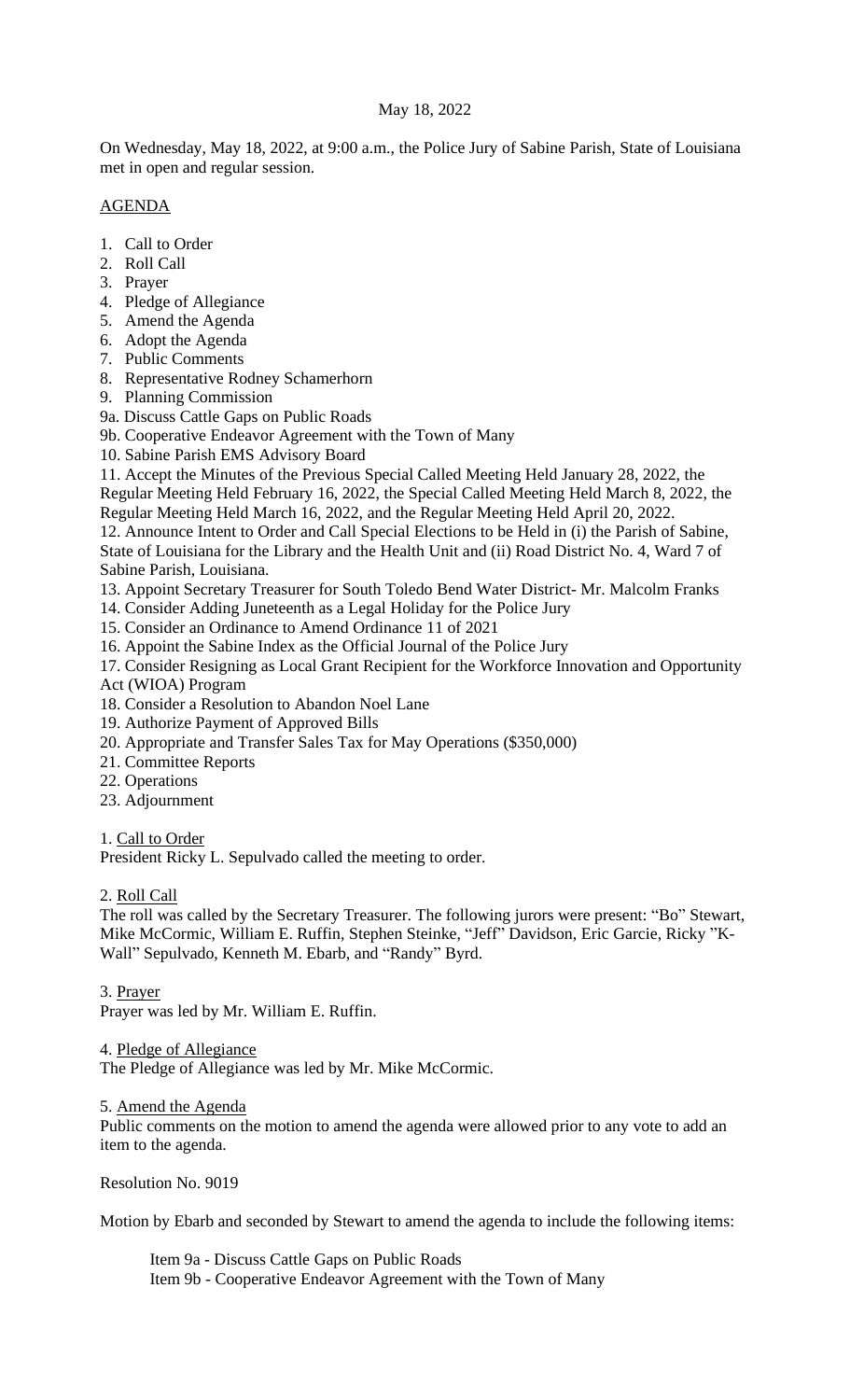This resolution having been submitted to a vote; the vote thereon was as follows:

Yeas: 9 - Stewart, McCormic, Ruffin, Steinke, Davidson, Garcie, Sepulvado, Ebarb, and Byrd

Nays: 0

Abstain: 0

Absent: 0

## 6. Adopt the Agenda

Resolution No. 9020

Motion by Ruffin and seconded by McCormic to adopt the agenda as amended.

This resolution having been submitted to a vote; the vote thereon was as follows:

Yeas: 9 - Stewart, McCormic, Ruffin, Steinke, Davidson, Garcie, Sepulvado, Ebarb, and Byrd

Nays: 0

Abstain: 0

Absent: 0

### 7. Public Comments

Police Jury President, Ricky L. Sepulvado, allowed a period of public comment on any item on the agenda. Mr. Sepulvado advised everyone that they would be allowed to comment later during the meeting on particular agenda items, if they desire. There were no public comments at this time.

8. Representative Rodney Schamerhorn State Representative Rodney Schamerhorn was not present.

9. Planning Commission

No member of the Sabine Parish Planning Commission was in attendance.

9a. Discuss Cattle Gaps on Public Roads

Road Superintendent Bobby Hughes addressed the Police Jury concerning cattle gaps existing on parish roads. He requested the Jury to clarify whether cattle gaps are allowed on parish roads.

President Sepulvado noted that the Road and Shop Committee had considered cattle gaps during its February 14, 2022 meeting and had voted to recommend that the Jury adopt an ordinance to remove all cattle gaps on parish roads.

President Sepulvado instructed Secretary Treasurer Weatherford to draft an ordinance prohibiting cattle gaps on parish roads. This draft ordinance will be considered by the Jury during the June 15, 2022 meeting.

9b. Cooperative Endeavor Agreement with the Town of Many

Road Superintendent Hughes informed the Police Jury of the Town of Many's request for assistance from the Police Jury to cut high grass and weeds within the Town limits because of broken equipment.

Resolution No. 9021

Motion by Steinke and seconded by Ebarb: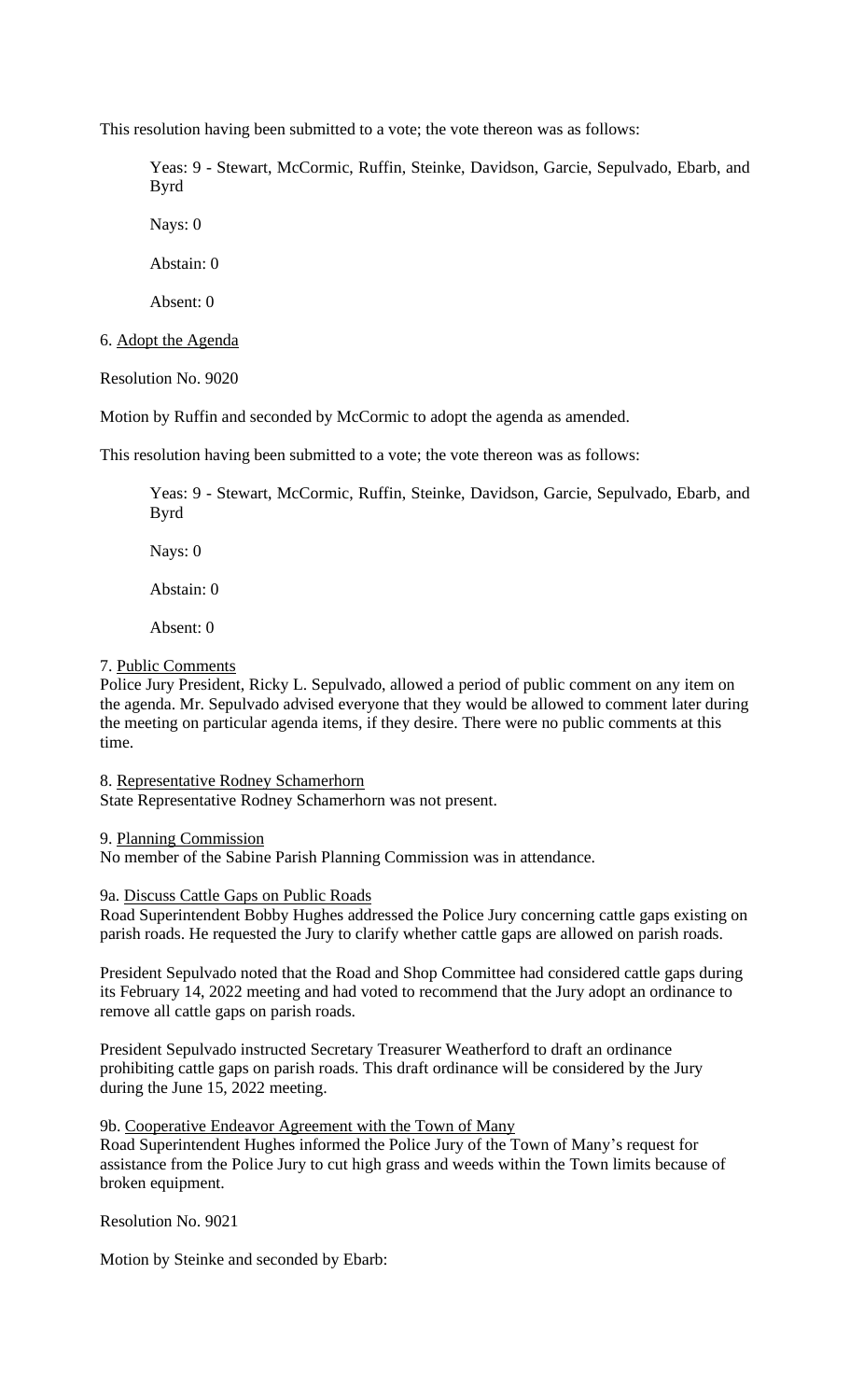WHEREAS the Town of Many is currently unable to mow right of ways within the Town limits because of broken equipment, and

WHEREAS high grass and weeds endanger the health and welfare of parish residents because of increased pests and vermin,

NOW BE IT RESOLVED that the Sabine Parish Police Jury enter into a cooperative endeavor agreement with the Town of Many to mow right of ways as directed by the Town one time,

BE IT FURTHER RESOLVED that the president of the Police Jury is authorized to execute this cooperative endeavor agreement.

This resolution having been submitted to a vote; the vote thereon was as follows:

Yeas: 9 - Stewart, McCormic, Ruffin, Steinke, Davidson, Garcie, Sepulvado, Ebarb, and Byrd

Nays: 0

Abstain: 0

Absent: 0

10. Sabine Parish EMS Advisory Board No member of the Sabine Parish EMS Advisory Board was in attendance.

11. Accept the Minutes of the Previous Special Called Meeting Held January 28, 2022, the Regular Meeting Held February 16, 2022, the Special Called Meeting Held March 8, 2022, the Regular Meeting Held March 16, 2022, and the Regular Meeting Held April 20, 2022. All police jurors have previously been provided written copies of the minutes.

Resolution No. 9022

Motion by McCormic and seconded by Davidson to accept the minutes of the special called meeting held January 28, 2022, the regular meeting held February 16, 2022, the special called meeting held March 8, 2022, the regular meeting held March 16, 2022, and the regular meeting held April 20. 2022.

This resolution having been submitted to a vote; the vote thereon was as follows:

Yeas: 9 - Stewart, McCormic, Ruffin, Steinke, Davidson, Garcie, Sepulvado, Ebarb, and Byrd

Nays: 0

Abstain: 0

Absent: 0

12. Announce Intent to Order and Call Special Elections to be Held in (i) the Parish of Sabine, State of Louisiana for the Library and the Health Unit and (ii) Road District No. 4, Ward 7 of Sabine Parish, Louisiana.

Mrs. Dawn Leone gave a presentation to the Police Jury providing a detailed description of the services provided by the Health Unit to the residents of Sabine Parish. She requested that the Police Jury request a <sup>1</sup>/4 mill continuance of the Health Unit's ad valorem tax assessment which represents a reduction of ¾ mill.

Mrs. Debbie Anderson addressed the Police Jury for the Sabine Parish Library. She gave a brief synopsis of the programs and services offered by the library to the residents of Sabine Parish. She noted that the library was in the process of building a new main library building in the Town of Many. Mrs. Anderson requested that the Police Jury request a 4.00 mill continuance of the library's ad valorem tax assessment which represents a reduction of 1.05 mills.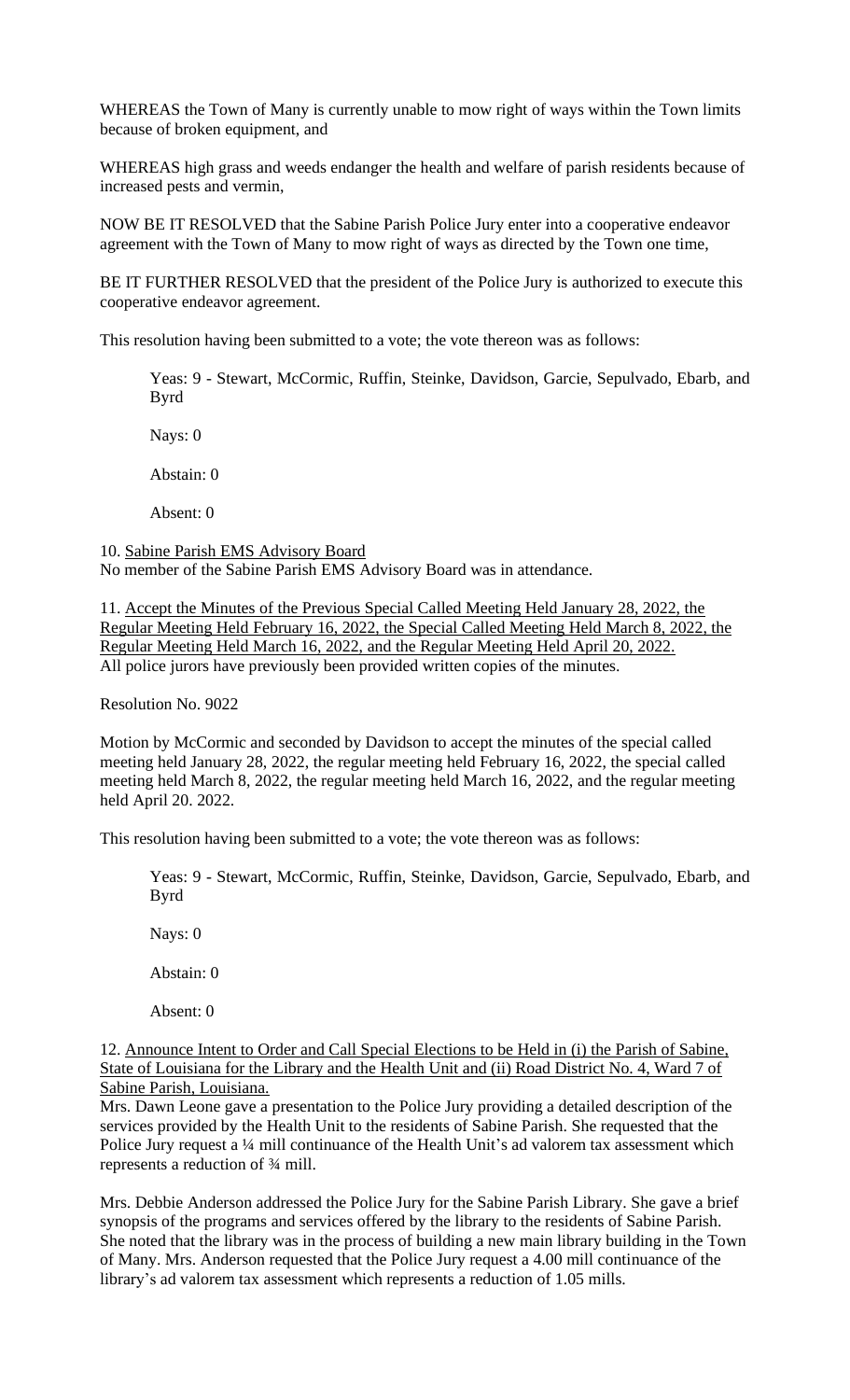Police Juror Randy Byrd requested that the Police Jury request a renewal assessment of 13.88 mills of ad valorem tax for Road District No. 4, Ward 7 of Sabine Parish.

The following announcement was read aloud by Secretary Treasurer William E. Weatherford.

Announcement of Public Meeting

Notice is hereby given that at its meeting to be held on Wednesday, June 15, 2022 at 9:00 a.m. at the Police Jury Room of the Courthouse, 400 Capitol Street, Many, Louisiana, the Police Jury of the Parish of Sabine, State of Louisiana, plans to consider adopting a resolution ordering and calling elections to be held within (i) the Parish of Sabine, State of Louisiana and (ii) Road District No. 4, Ward 7 of Sabine Parish , Louisiana to authorize the continuation of ad valorem taxes.

13. Appoint Secretary Treasurer for South Toledo Bend Water District- Mr. Malcolm Franks Mr. Malcolm Franks was not in attendance.

Mrs. Anna Ferguson has allegedly misappropriated assets of the South Toledo Bend Water District. The District has requested the Police Jury to revoke her commission as a member of the Board of Commissioners.

Resolution No. 9023

Motion by McCormic and seconded by Stewart to revoke the commission of Mrs. Anna Ferguson as a member of the Board of Commissioners for the South Toledo Bend Water District.

This resolution having been submitted to a vote; the vote thereon was as follows:

Yeas: 8 - Stewart, McCormic, Ruffin, Davidson, Garcie, Sepulvado, Ebarb, and Byrd

Nays: 0

Abstain: 1 - Steinke

Absent: 0

14. Consider Adding Juneteenth as a Legal Holiday for the Police Jury

Juneteenth is the celebration of the liberation of the enslaved people in the confederate states. It is recognized as a national holiday and is widely recognized as a holiday be state and local entities.

Resolution No. 9024

Motion by Ruffin and seconded by Garcie:

WHEREAS Juneteenth is a recognized holiday on the federal and state levels as well as by many local governments, and

WHEREAS, the Sabine Parish Police Jury does not currently recognize Juneteenth as a holiday.

NOW BE IT RESOLVED that Juneteenth be recognized as a legal holiday of the Sabine Parish Police Jury and that Presidents Day no longer be recognized as a holiday, and

BE IT FURTHER RESOLVED that Juneteenth will be recognized and celebrated on the nineteenth day of June each year with employees, other than compactor workers, receiving a paid holiday on those years when that day falls during the normal Monday through Friday workweek with no holiday compensation provided for those years when Juneteenth falls on a Saturday or Sunday.

This resolution having been submitted to a vote; the vote thereon was as follows: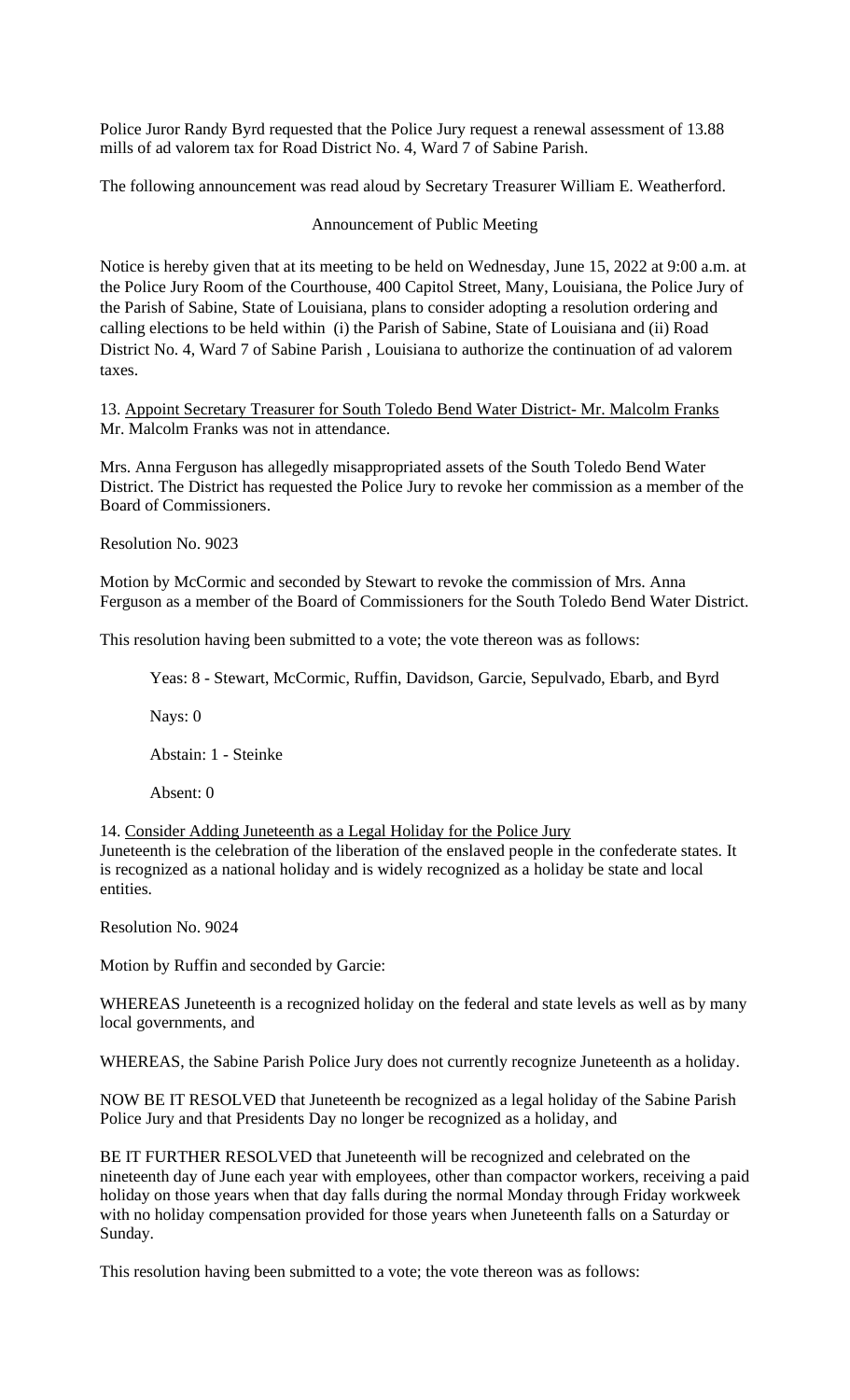Yeas: 8 - McCormic, Ruffin, Steinke, Davidson, Garcie, Sepulvado, Ebarb, and Byrd

Nays: 1 - Stewart

Abstain: 0

Absent: 0

15. Consider an Ordinance to Amend Ordinance 11 of 2021

## **ORDINANCE 6 of 2022**

### **AN ORDINANCE AMENDMENT TO ORDINANCE NO. 11 OF 2021 PROHIBITING THROUGH TRUCKS FOR OAK HILL ROAD IN ROAD DISTRICT 17 (WARD 4)**

BE IT ORDAINED, by the Police Jury of Sabine Parish, Louisiana, acting in its capacity as the governing authority of said parish, in regular and legal session convened, a quorum being present and voting, that the following change is made to Ordinance 11 of 2021:

The fourth paragraph is amended to read as follows:

NOW THEREFORE BE IT ORDAINED, that no trucks, with the exception of local deliveries. will be allowed to travel on the asphalt section of Oak Hill Road; a section of road approximately one and one-half (1½) miles long running from Highway 6 to the intersection with Pioneer Road.

BE IT FURTHER ORDAINED, if any provision or item of this ordinance is held invalid, such invalidity shall not affect other provisions, items or applications of this ordinance which can be given effect without the invalid provisions, items or applications and to this end the provisions of this ordinance are hereby declared to be severable.

BE IT FURTHER ORDAINED, that this ordinance shall be in full force and effect immediately upon its adoption, being an ordinance affecting the public peace, health, and safety, and it shall be published one time in the Official Journal of the Parish of Sabine, State of Louisiana, along with any other minutes of the meeting.

The foregoing ordinance having been offered upon a motion by Davidson and seconded by Steinke was then submitted to an official vote and the vote thereupon was recorded as follows to wit:

Yeas: 8 - Stewart, McCormic, Ruffin, Steinke, Davidson, Garcie, Sepulvado, and Ebarb

Nays: 1 - Byrd

Abstain: 0

Absent: 0

Thereupon, the President declared this ordinance adopted on this the 18<sup>th</sup> day of May 2022, at the regular meeting of the Police Jury of the Parish of Sabine.

s/ William E. Weatherford s/Ricky L. Sepulvado William E. Weatherford Ricky L. Sepulvado Secretary-Treasurer President

16. Appoint the Sabine Index as the Official Journal of the Police Jury The Police Jury has received a letter from the Louisiana Secretary of State requesting that the official journal of the Parish be appointed by June 30, 2022.

Resolution No. 9025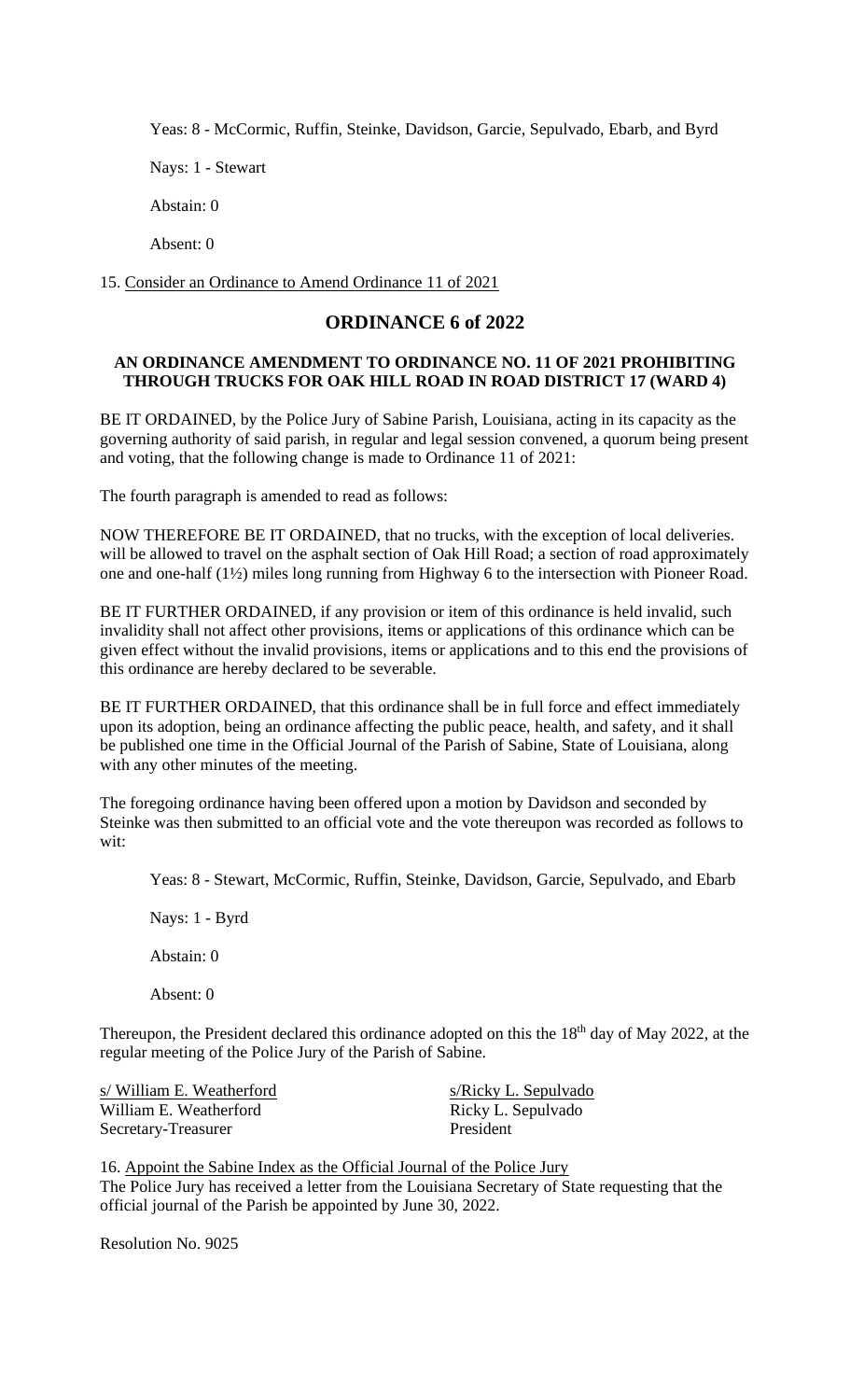Motion by Ruffin and seconded by Stewart to appoint the Sabine Index as the official journal of the Sabine Parish Police Jury for the period beginning July 1, 2022 and ending June 30, 2023.

This resolution having been submitted to a vote; the vote thereon was as follows:

Yeas: 8 - Stewart, McCormic, Ruffin, Steinke, Davidson, Garcie, Sepulvado, and Byrd

Nays: 1 - Ebarb

Abstain: 0

Absent: 0

#### 17. Consider Resigning as Local Grant Recipient for the Workforce Innovation and Opportunity Act (WIOA) Program

The Sabine Parish Police Jury has served as the local grant recipient for the Workforce Innovation and Opportunity Act (WIOA) Program for six years. The Parish desires to withdraw as local grant recipient.

Resolution No. 9026

Motion by Steinke and seconded by Byrd to authorize and approve the withdrawal of the Sabine Parish Police Jury acting as the local grant recipient for the Workforce Innovation and Opportunity Act (WIOA) Program.

This resolution having been submitted to a vote; the vote thereon was as follows:

Yeas: 8 - Stewart, McCormic, Steinke, Davidson, Garcie, Sepulvado, Ebarb, and Byrd

Nays: 1 - Ruffin

Abstain: 0

Absent: 0

#### 18. Consider a Resolution to Abandon Noel Lane

President Sepulvado informed the Jury that a letter had been received from all landowners adjacent to Noel Lane requesting that the road be abandoned. The Road and Shop Committee reviewed the request and recommends abandonment of Noel Lane.

Resolution No. 9027

Motion by Byrd and seconded by McCormic to abandon Noel Lane located in Road District 1, Ward 6.

This resolution having been submitted to a vote; the vote thereon was as follows:

Yeas: 9 - Stewart, McCormic, Ruffin, Steinke, Davidson, Garcie, Sepulvado, Ebarb, and Byrd

Nays: 0

Abstain: 0

Absent: 0

### 19. Authorize Payment of Approved Bills

Resolution No. 9028

Motion by Ruffin and seconded by Stewart to pay the approved bills.